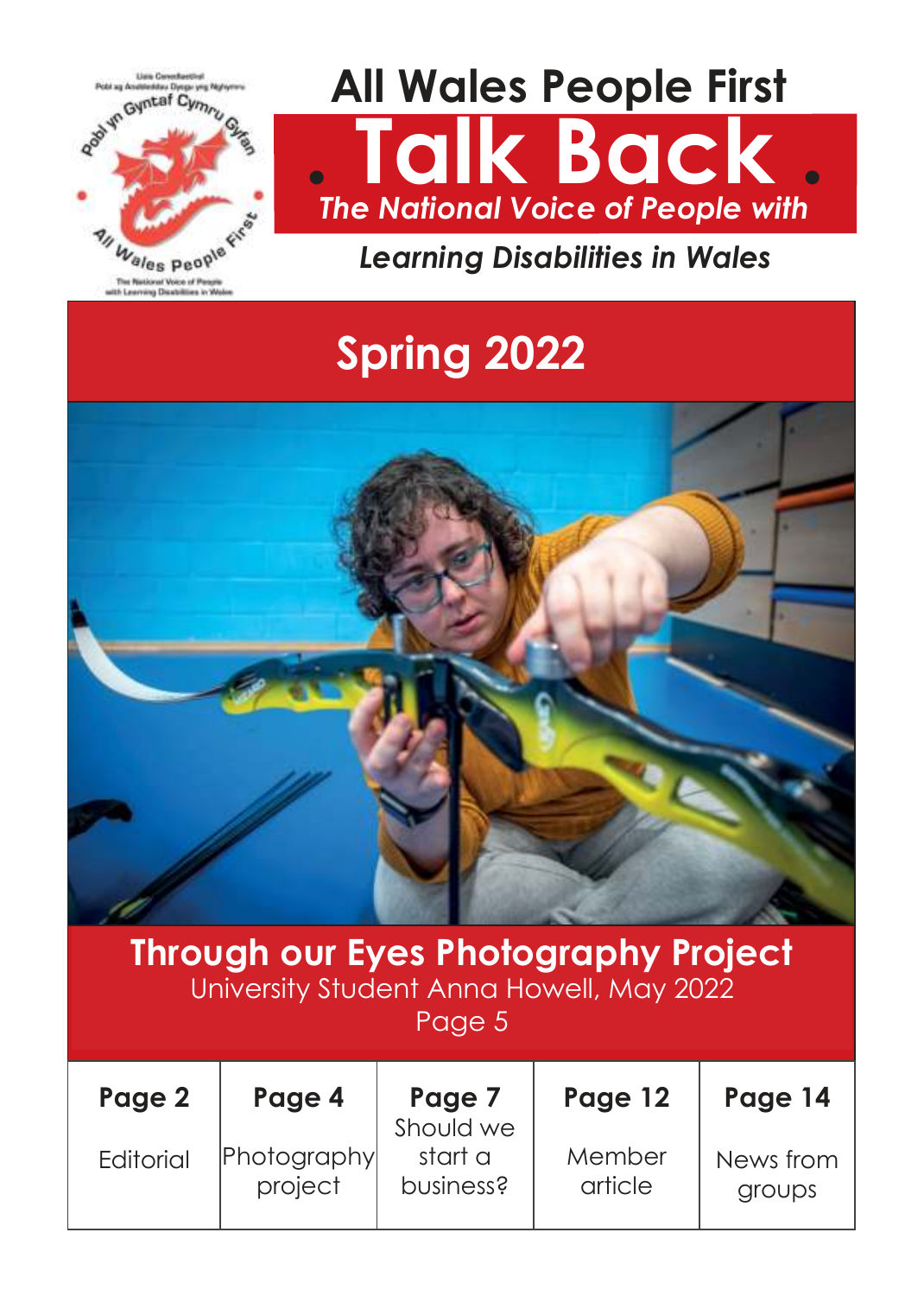





Self-Advocacy TV n to Spm on Zoom





## **Editorial**

Welcome to the Spring 2022 edition of Talk Back.

It's good to be getting out and about again. Since the Winter edition of Talkback we've been able to hold a face to face National Council Meeting. We met in the Ramada Plaza Wrexham hotel and did a lot of work over two days. We talked about whether we want to start a business.

You can read more on page 7.

AdFest 2022 happened earlier this week and we will be sharing more about what happened in the next Talk Back.

The SATV Roadshow is getting out and about more too! We will be visiting Cwm Taf People First and Carmarthenshire People First over the next few months. If you'd like to host an SATV roadshow event contact **Gerraint.**

Gerraint is still running the nightclub event on Zoom every other Tuesday night. Contact **Gerraint** or **Claire** for the link if you'd like to join in.

**The AWPF team**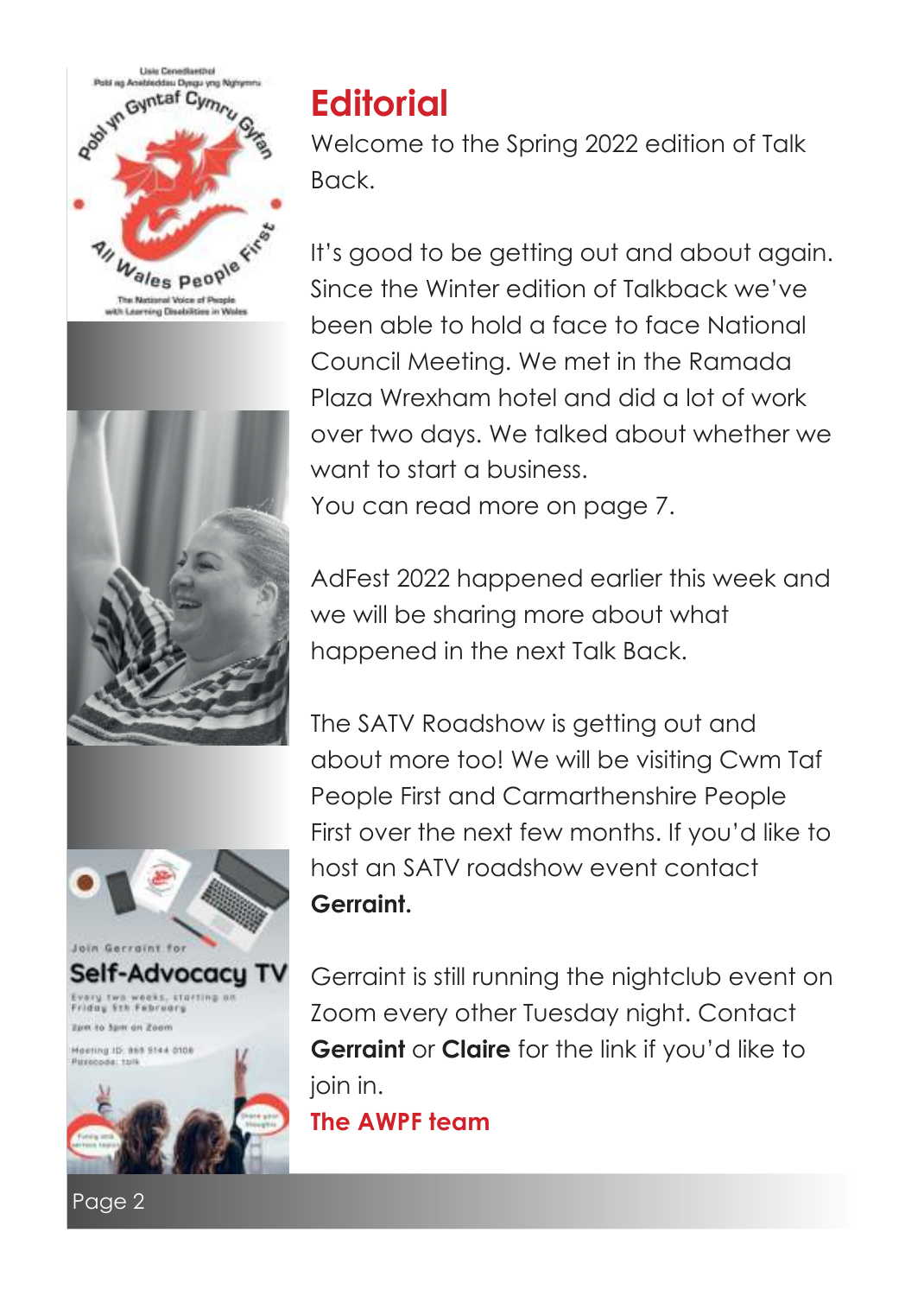## **The Team**

 **Joe Powell** Chief Executive **joe@allwalespeople1st.co.uk**





 **Kelly Stuart** Policy and Communications Manager **kelly@allwalespeople1st.co.uk**

 **Victoria Sidwell Brown**  Business and Finance Manager **victoria@allwalespeople1st.co.uk**





 **Tracey Drew** Membership Engagement Advisor  **tracey@allwalespeople1st.co.uk**

#### **Philippa Davies** MIRROR Co-ordinator  **philippa@allwalespeople1st.co.uk**





 **Claire Morgan** Business & Communications Administration Assistant **claire@allwalespeople1st.co.uk**

 **Sarah Ansell** Support Worker **sarah@allwalespeople1st.co.uk**





 **Gerraint Jones-Griffiths** Outreach Worker **gerraint@allwalespeople1st.co.uk**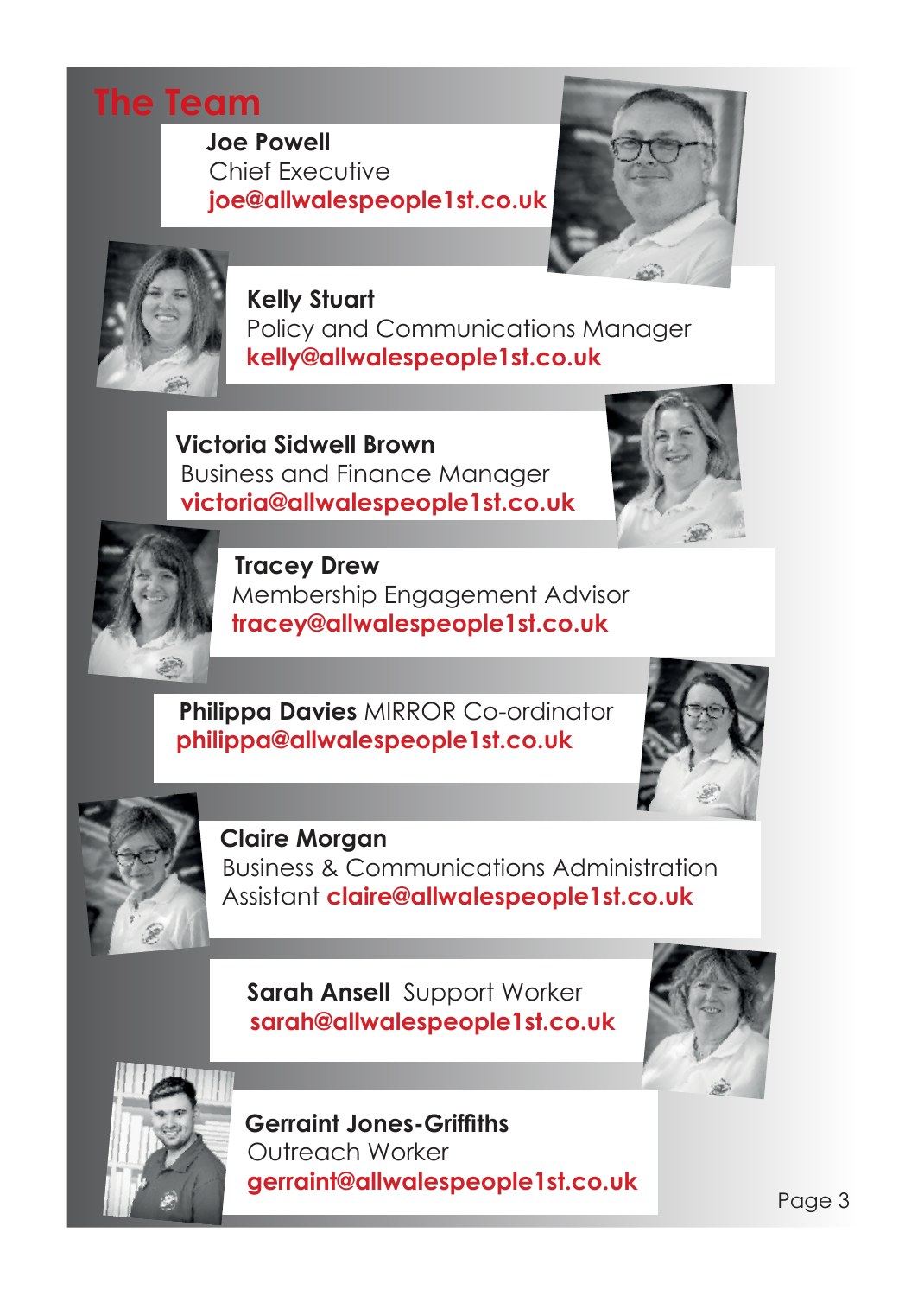## **Through our eyes photography project**

#### **The project team**



**Natasha Hirst** Project Manager



"Through Our Eyes"



**Lucy Hinksman**  Project Worker/ Photographer

We have a very exciting update about the Through Our Eyes project. We will hold an end of project celebration event at the Senedd which is in Cardiff Bay. Our event will be at lunchtime on the 24th November. Jane Hutt MS is supporting our event and will be one of our speakers.

We will also have an exhibition of our photos and videos in the Senedd. Our exhibition will be up from mid-November to mid-January. This means that politicians and members of the public will have two months to see the exhibition.

They will be able to learn about your valued roles. The exhibition will show the positive contributions that people with learning disabilities make across Wales.

We will send more details about the event soon, including how you can book to attend.

People First groups around Wales can organise their own visit to see the exhibition. You can also book a tour of the Senedd if you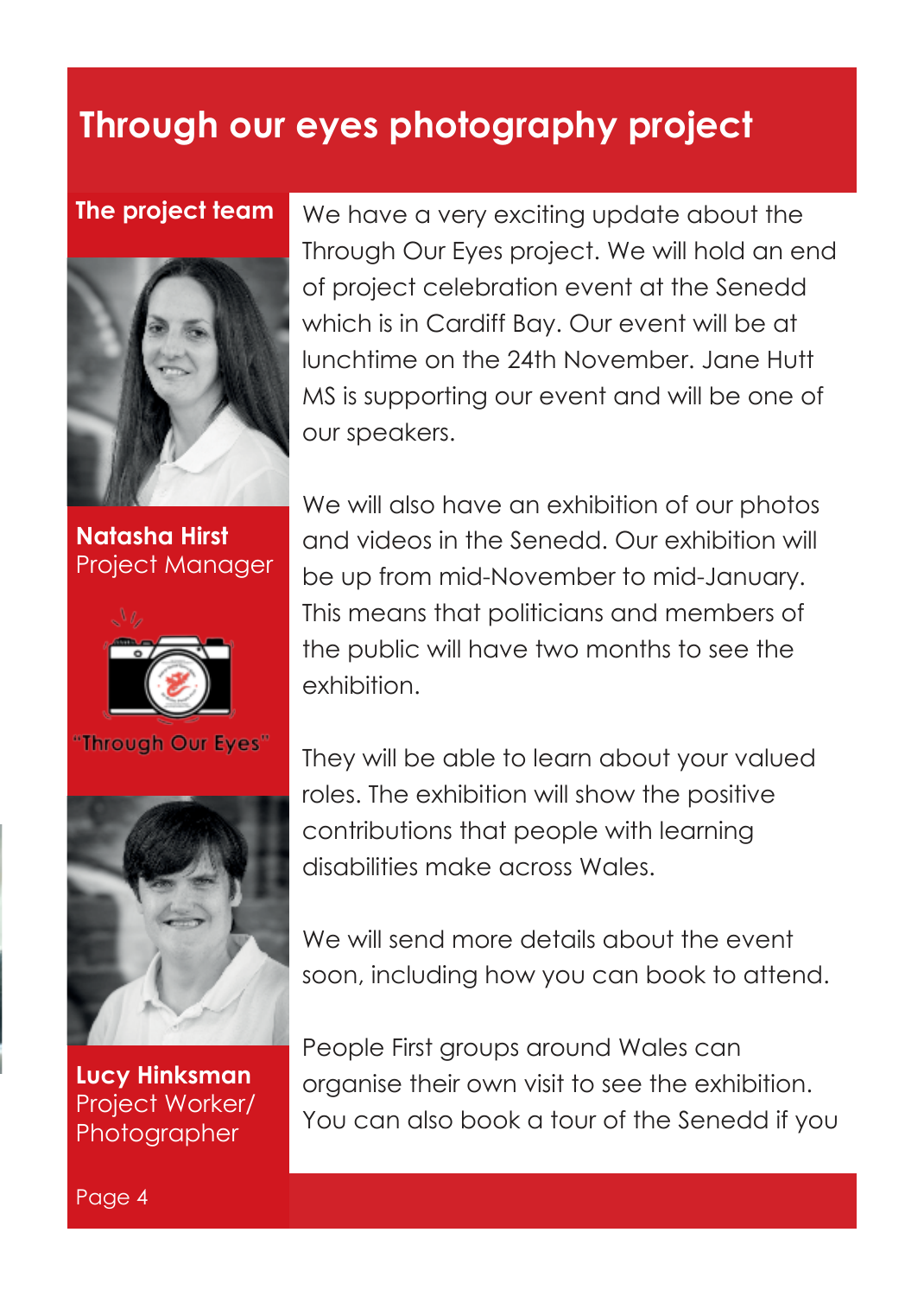## **Through our eyes photography project**



visit.

It has been great to visit more members and see all the interesting things you do.

Cardiff People First organised meals out. It was great to socialise with you!

Caerphilly People First had a brilliant wellbeing day. They made seed bombs and went for a walk.

Simon showed us around on the buses in Cardiff. Public transport is important for independence but not everyone has access to this.

Anna Howell told us about her life at University and her hobbies. She does archery. She also enjoys taking part in medieval re-enactments!



We got creative with Stacey on Barry Island and watched Kamar try surfing for the first time.

We have taken lots of photos of people with learning disabilities at work. We also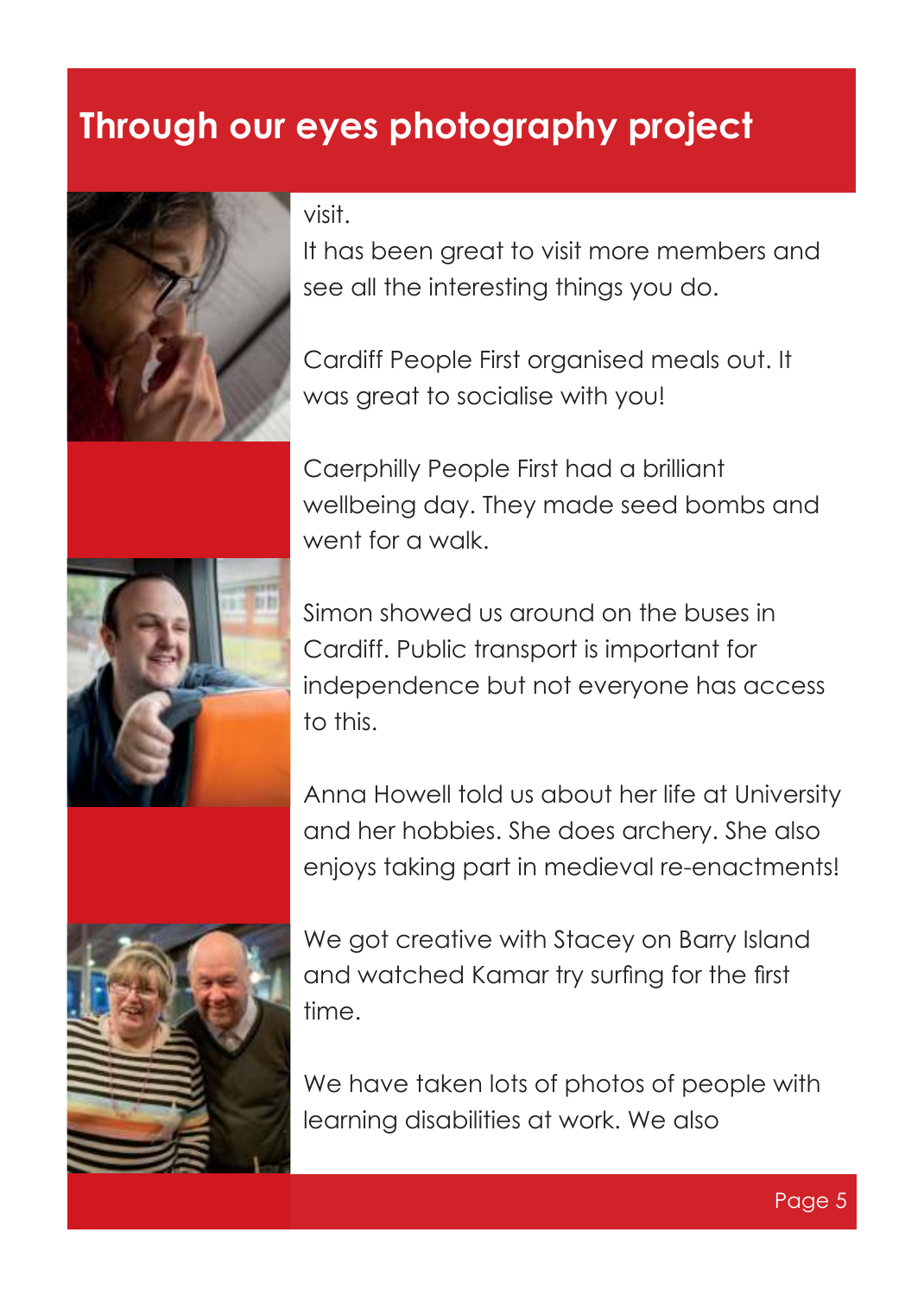## **Through our eyes photography project**







interviewed people about their jobs and why employment is important.

We would like to interview some more members about their experiences of living with a learning disability. Interviews help us to share more of your stories and views. We will use quotes from the interviews for creating images with text on, like posters. We will also use parts of the interviews for a short film. Let us know if you would like us to visit you to take photos of the things you do.

**You can email Lucy on**  Lucy@allwalespeople1st.co.uk **Or Natasha on**  Natasha@allwalespeople1st.co.uk **We have a Facebook page**  https://www.facebook.com/ThroughOurEyes0 **We are on Twitter** 

**https://twitter.com/ThroughOurEyes0 We are on Instagram**  https://www.instagram.com /throughoureyes0/

 *Article byNatasha Hirst*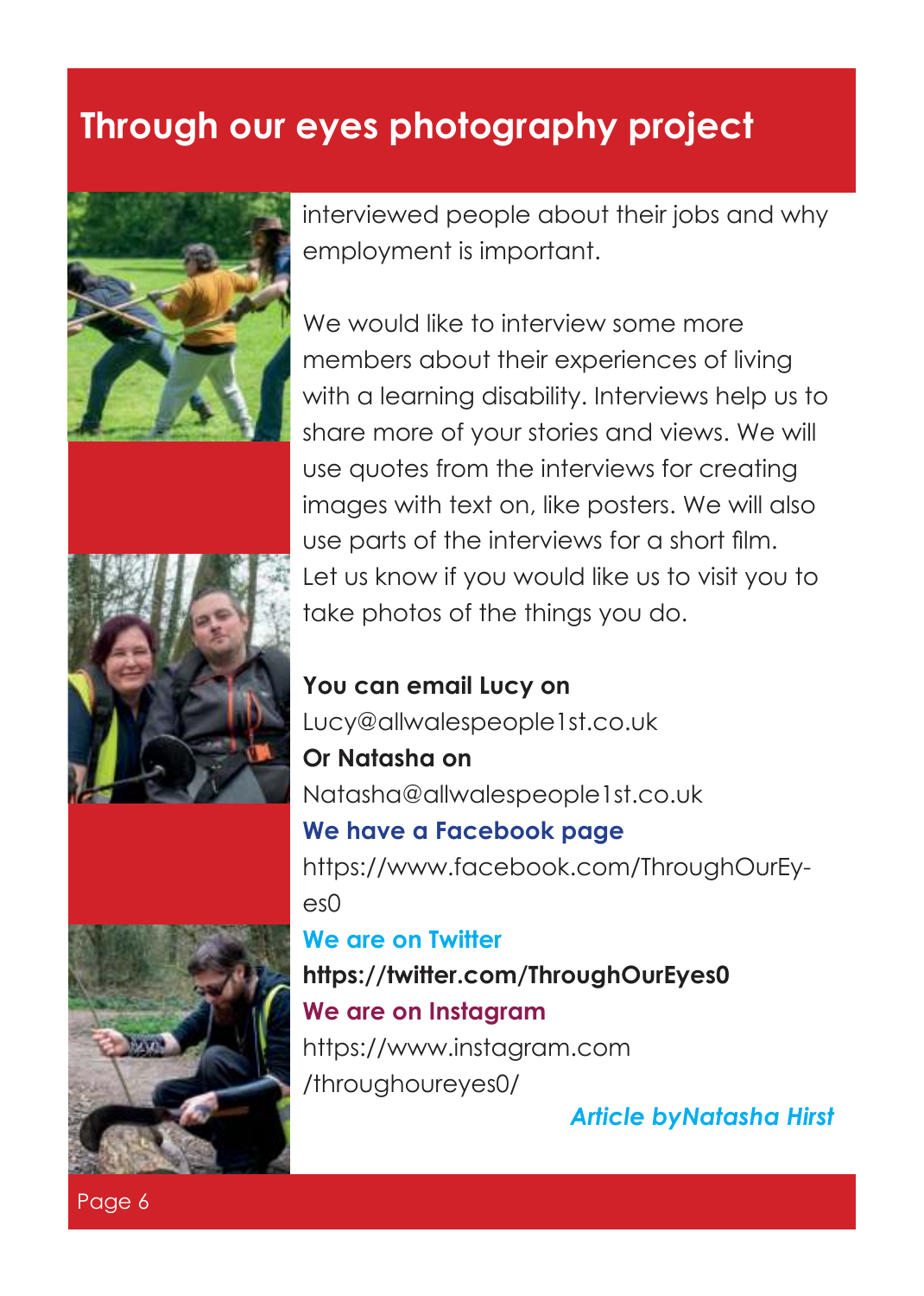



**Should All Wales People First start a business?** On May 3rd, National Council Reps and some Board members of AWPF met in Wrexham at the National Council residential meeting. They talked about starting a business.

James Tyler, Chair of the National Council, explained why this is being talked about now.

- Members asked AWPF to help them get more money for local groups, help groups work together more and tell more people about self-advocacy.
- All Wales People First would be a stronger organisation if we got money from different places, not just Welsh Government.
- We said we would look at it in the MIRROR Strategy
- AWPF is sometimes asked by other organisations to do work. We can't say yes to every piece of work because of our current rules.

Joe has talked to Social Firms Wales about how All Wales People First could earn money in different ways.



Here is what Joe found out

• All Wales People First could set up a separate business without breaking our rules.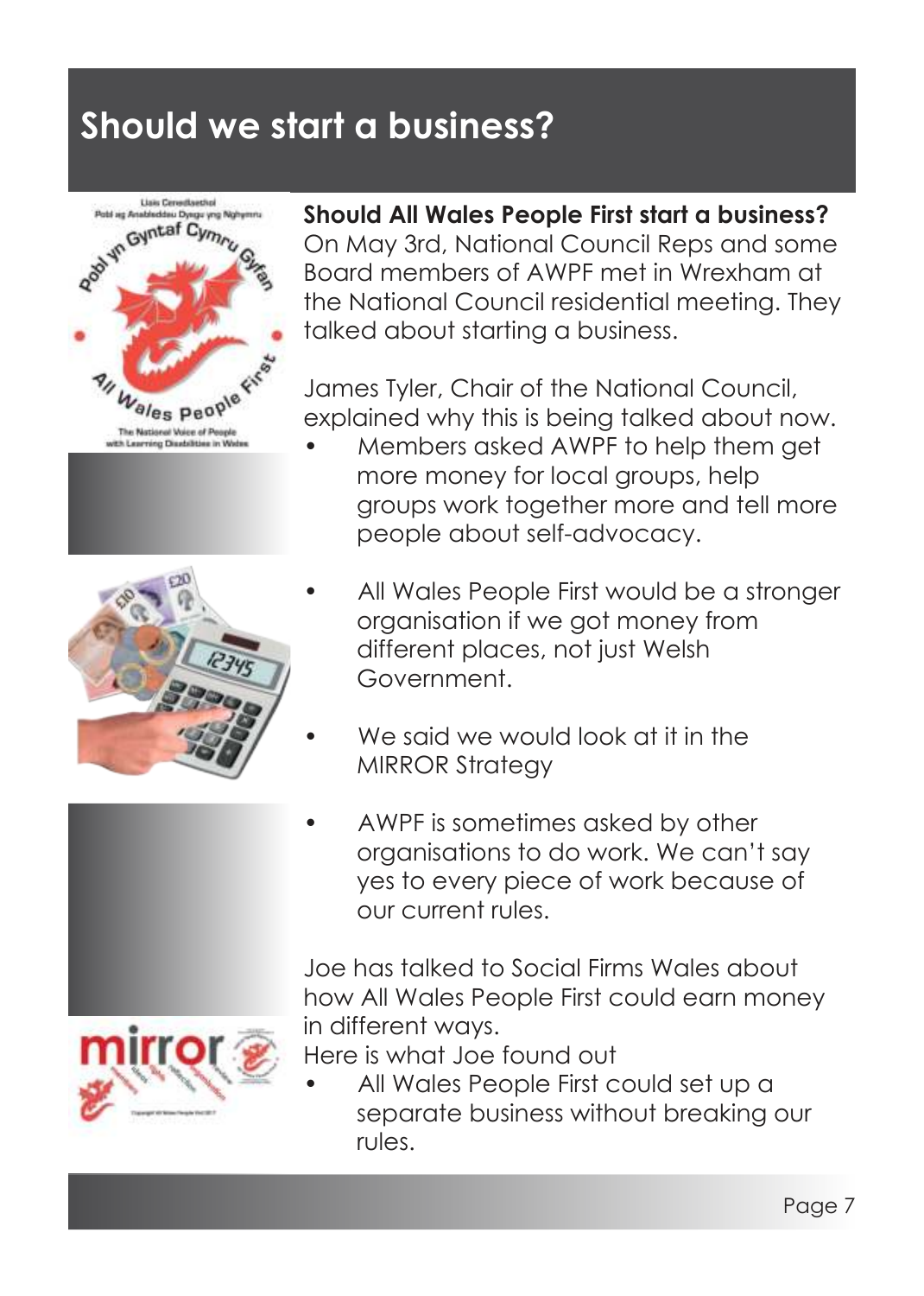

- If the business failed, it would not hurt All Wales People First.
- If the business was a success, it could mean AWPF could help local groups more.

Reps talked in groups about what exciting things could happen if AWPF started a business and what concerned them about AWPF starting a business.



#### **Excited**

- More people could know about self-advocacy, AWPF and learning **disabilities**
- AWPF could ask local groups to work together to do some of the work
- More people could get involved
- The good work some groups are doing locally could be expanded to the whole of Wales
- We could get money for groups
- More people with learning disabilities could get jobs
- AWPF could get bigger more members and more staff

#### **Concerned**

- How would it affect the work of AWPF?
- How would we set it up, find start up

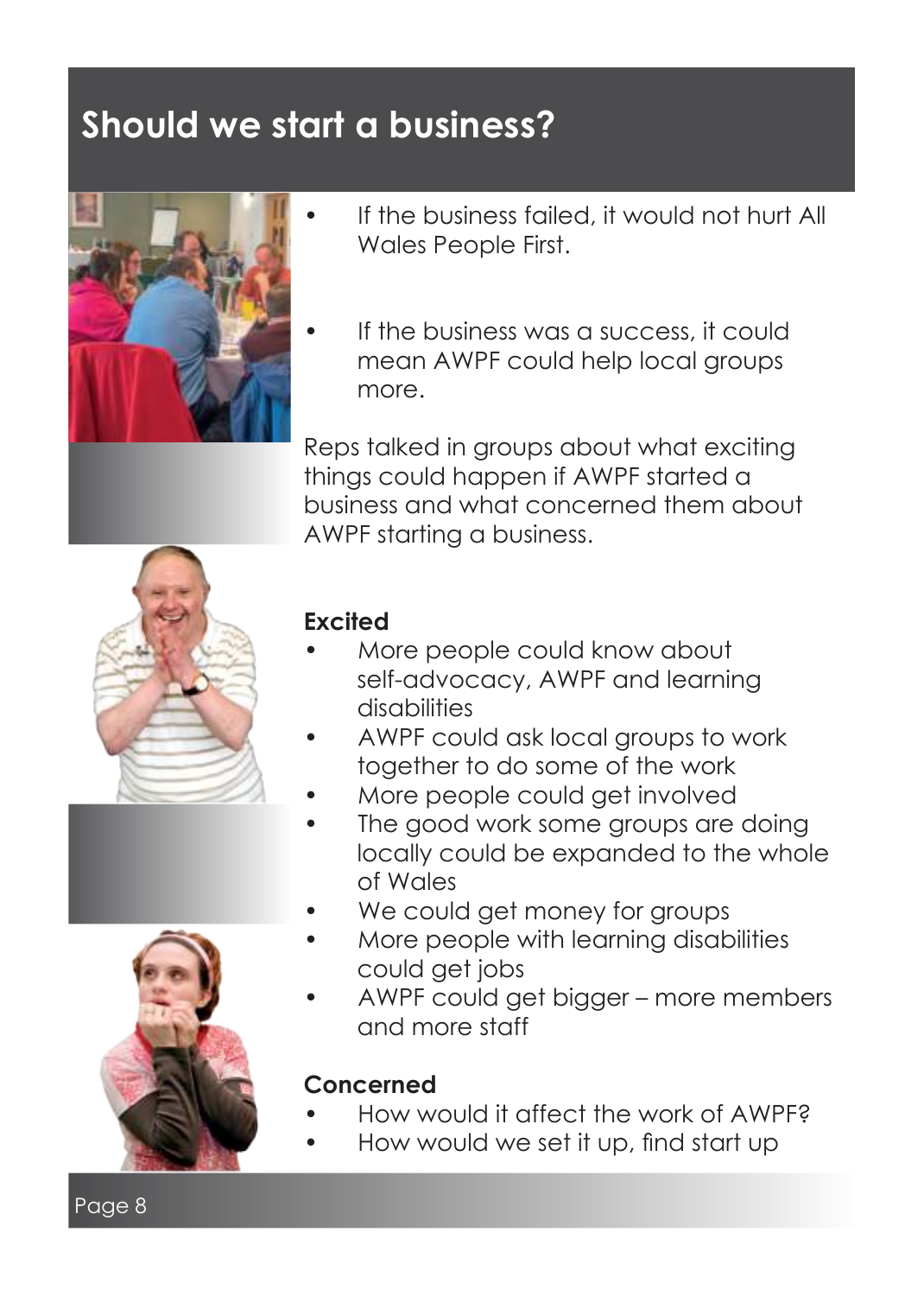

money and write a business plan?

- Would we be treading on other organisation's toes? Will we be fighting for the same pot of money?
- How do we make sure everyone gets a chance to be involved?
- Who would monitor quality?
- How will working for AWPF affect members – benefits, rural areas, transport?

Bob Rhodes, member of the AWPF Board of Directors, reminded Reps that to make the business a success we will need to bring in business experts.

Reps were asked to think about what an AWPF business might do to make money

- **Training** 
	- o professionals
	- o self-advocates
	- o self-advocacy support workers and facilitators
	- o first aid
	- o rights
- Business planning & advertising especially for people with learning disabilities and autism
- Job searching and getting paid jobs
- Easy read service
- Working with public services to change them for the better
- Organising events

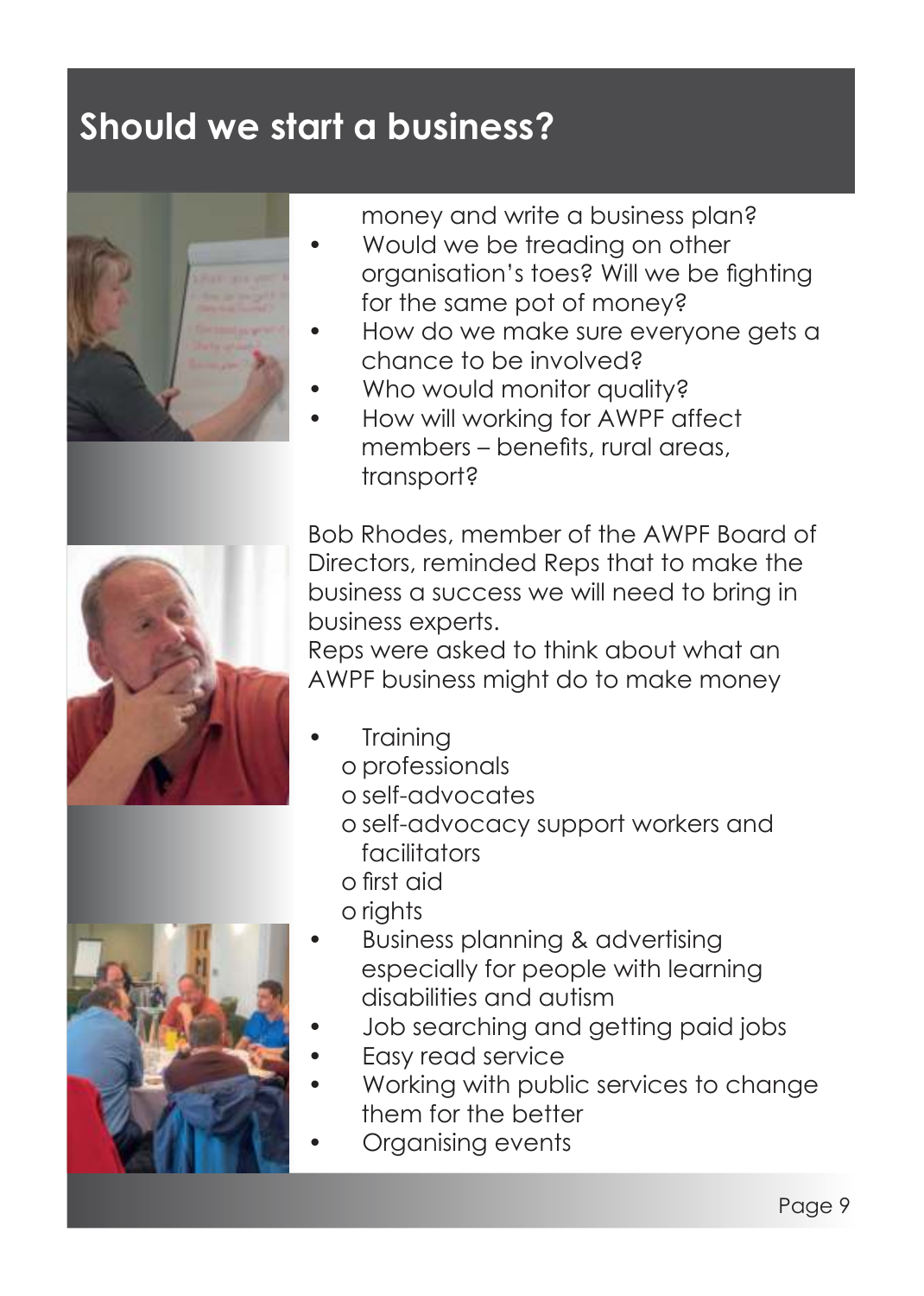





- Creating films
- Working with health boards to employ people with learning disabilities (like Cardiff People First and Cardiff & Vale Health Board)
- Working with young people/carers

Any business that All Wales People First sets up will need to make more money than it spends. This is called making a profit. Any profit the business makes will belong to All Wales People First and can be used anyway decided.

Reps voted on whether AWPF should start a business. The vote was 100% in favour of starting a business.

The next step is to hold a sub-group meeting with members of the Board and some National Council Reps. The sub-group will look at the information from Reps and the draft business plan Joe and Social Firms Wales have written. The sub-group will decide on a plan and bring it to National Council to decide on.

Meeting

Any final decision about creating a new business will be voted on at the Annual General Meeting.

#### *Article by Tracey Drew*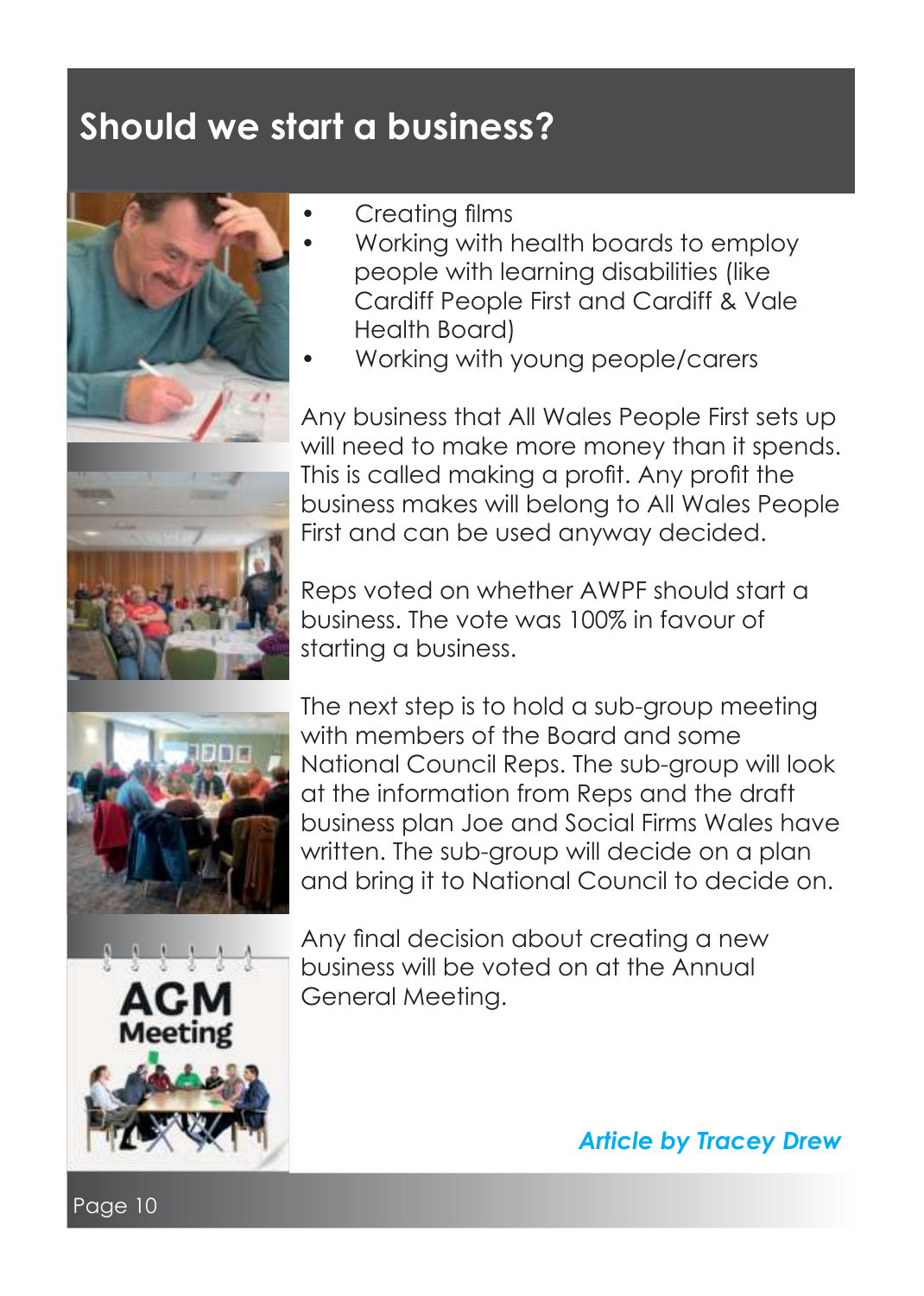## **Chief Executive's update EGM**



Liais Cerediaethol ig Anableddau Dysgu yng Nol Gyntaf Cyn

ales People The National Voice of People h Learning Disabilities in Wate

**Rook 45** 

All Wales People First called an Extra-Ordinary General Meeting (E.G.M.) on 3rd May at the Ramada Plaza Hotel in Wrexham.

All Wales People First wanted to make some changes to our rules. Our rules are called Memorandum and Articles.

We wanted to ask members if they still agreed to changes made at the October Annual General Meeting.

And:

- 1) Whether we could change the Companies Act from 1985 to 2006.
- 2) Whether we could combine our: Memorandum of Articles with our Articles of Association.
- 3) Whether we could change our old rules for the new rules.

Unfortunately, the meeting could not go ahead because it wasn't quatate. Quorate is the legal number of members who have to be at a meeting to make decisions. This meant that we had to call another meeting.



The next meeting was held on the 22nd June. Day two of AdFest 2022.

We will give an update soon on how members voted.

*Article by Joe Powell*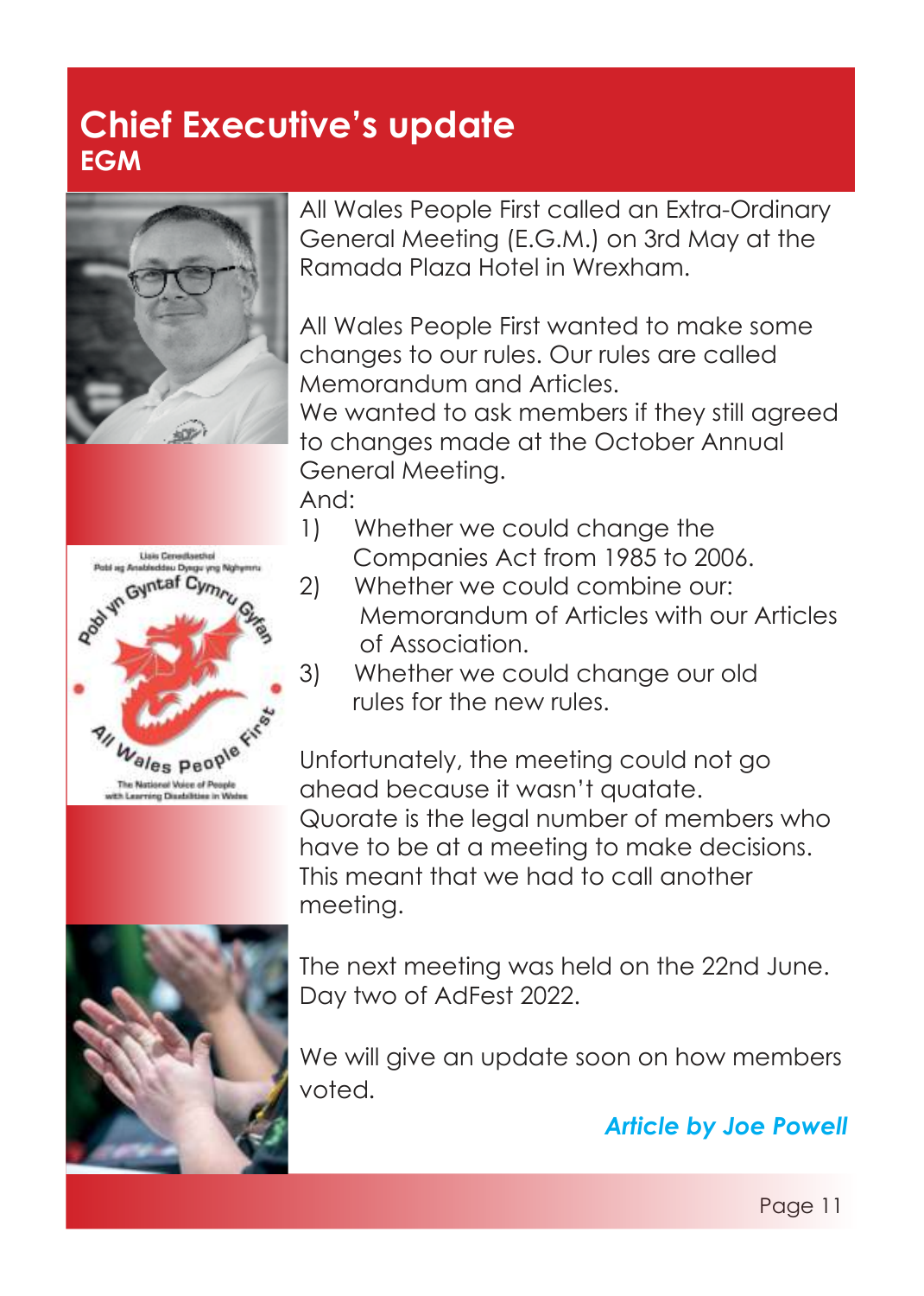## **Member Article Samantha Hall**



Hi everyone, my name is Samantha Hall and I'd like to share a bit about me and what I do.

I've got a busy life and most days I have lots to do to. I love being out and about spending time with my friends and my amazing boyfriend Toby.

Lockdown wasn't great because I couldn't get out and about so much, but I made the most of social media and staying in touch that way.

I use Twitter, Facebook and Tik Tok a lot and I've got quite good at doing clips for Tik Tok.

I have two jobs and I love work so much!

I'm the Vice Chair of Carmarthenshire People First. My work there includes talking to people about what Carmarthenshire People First does and I do computer work.

I am the rep for Carmarthenshire on the All Wales People First National Council.



We have meetings on Zoom at Carmarthenshire People First and we are getting out and about more now too. Our members seem happy to be going out again, but I'd say they like mix of meeting online and getting together face to face.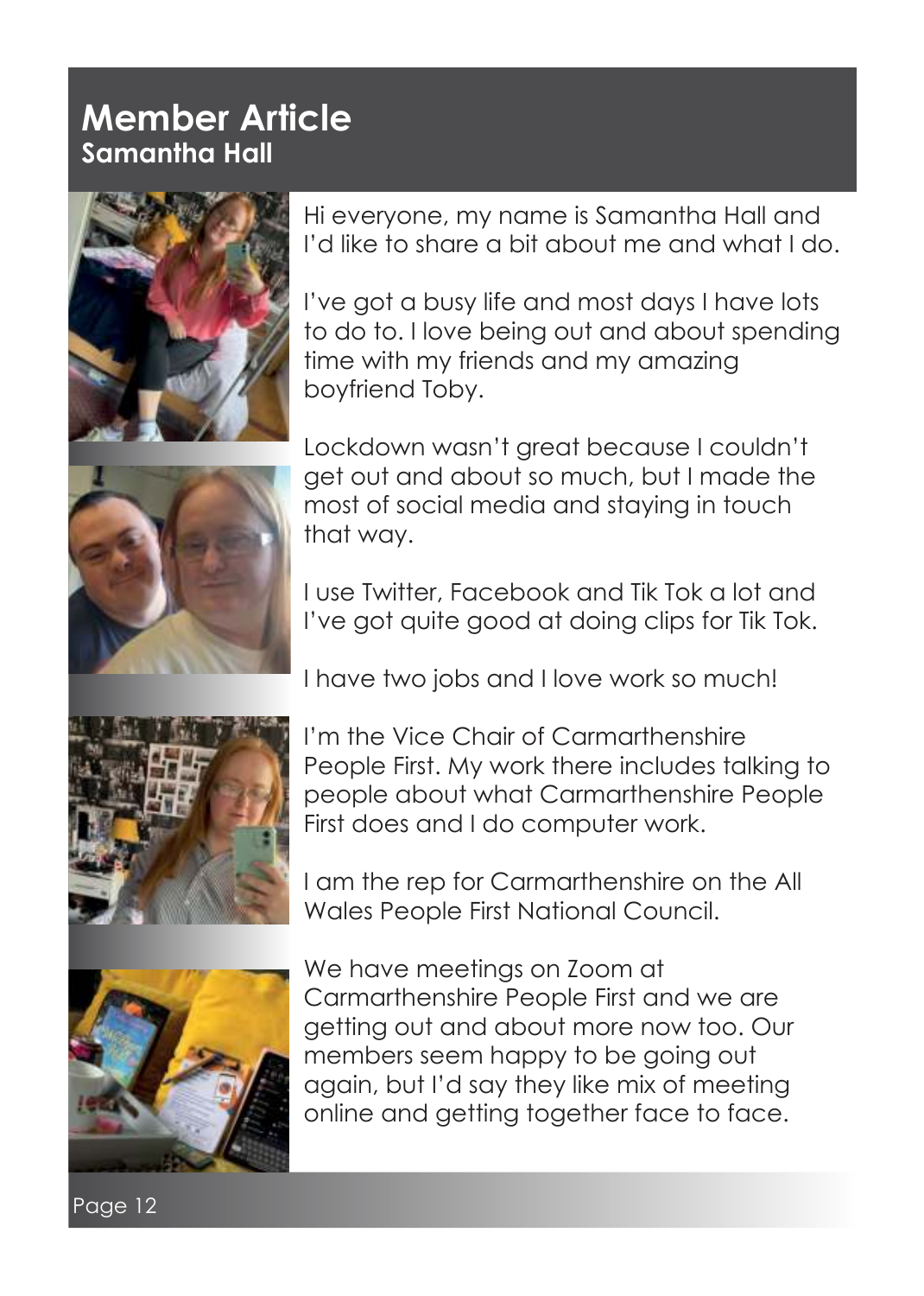## **Member Article Samantha Hall**



We did some wellbeing packs for the group's members and now we're busy working on a Spring wellbeing pack.

I also work for the AssistMyLife App project at Barod CIC. That's the job I'm doing today actually. I'm part of the project team who developed the app.







Now that the app has been launched I do a lot of the promotional work to get people to download and use the app on their phone.

Because I've got good social media skills, I do a lot of social media work to promote the project.

You can find out more about the AssistMyLife app for your phone by visiting www.assistmylife.wales We are on Twitter, Instagram and Facebook too @assistmylife

*"I am ready for work this morning…look forward going in to work this morning… I am loved it I am…* 

*A Job, a great boyfriend, and a great friend's and family I have… and been a great vice chair and rep for* 

*Carmarthenshire people First to… am loved it I am… what I do…"*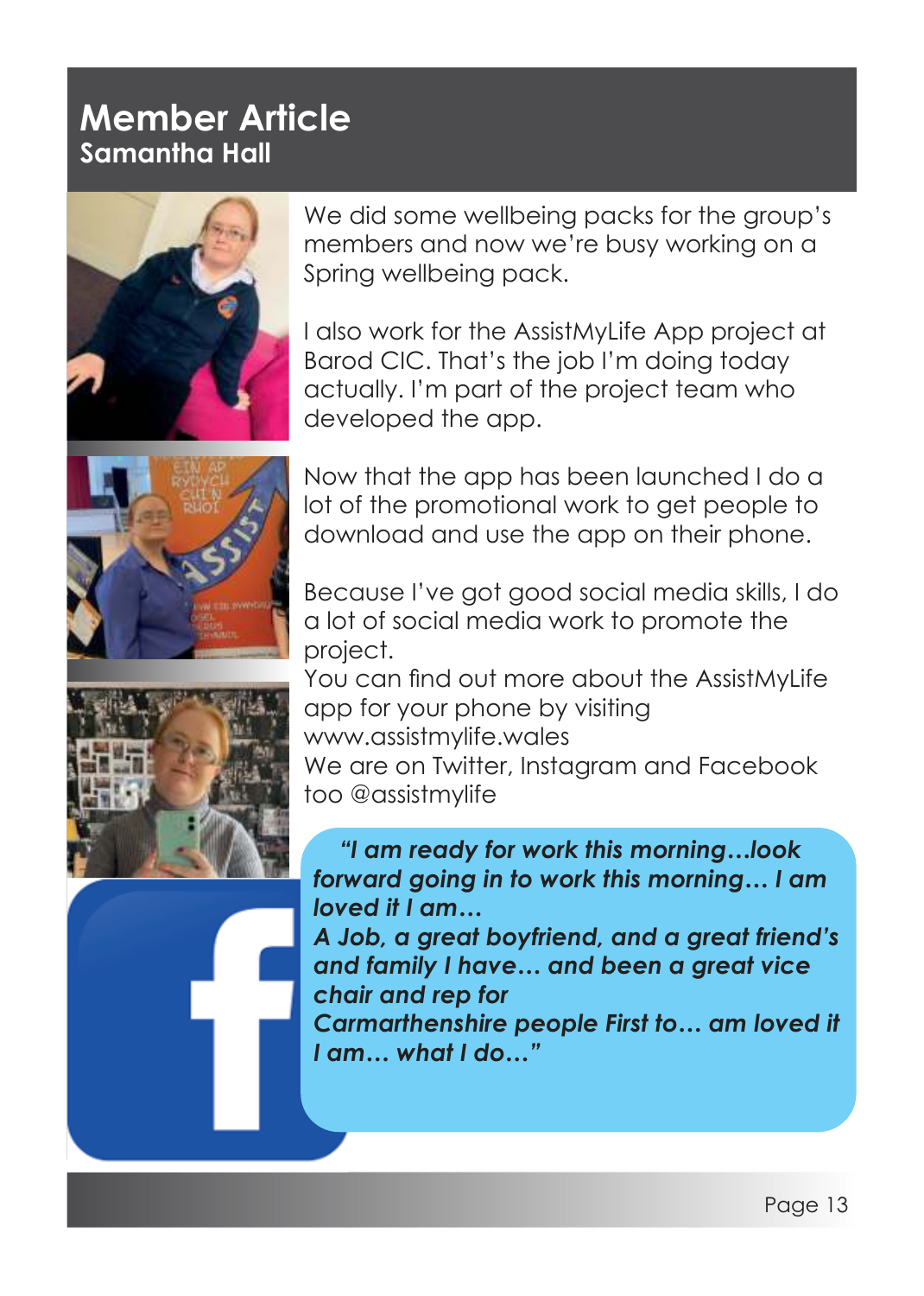

Hunan-Eiriolaeth Self-advocacy

and local



**Mold Self-Advocacy** decided on a set of rules for their group and had elections. Gary, the chair of the group said *" I am confident that with the new action plan: We are back on track. We will help Prestatyn self-advocacy as much as we can with their conference".*  Glyn, one of the new reps for the Police Equality meeting for Disability, says: *"We need new members. We have a lot to do, but not enough members."*



**Denbigh Self-advocates** are writing the set of rules for the group. Danny said "*We want to speak up for ourselves so that we can make our own choices and not that choices made up for us".* Colin said: *"We want to work for Safe Places, meet people, talk to them."*





**Denbighshire South Billingual group** had their first meeting on the 18th of May. In the next few months they will have a group name and members will elect the team that will be running the group.

**Self-advocacy Prestatyn** are preparing for a conference on 21 October to present the work of Self advocacy. It will be managed and supported by people with learning disabilities. Bryn says *"Services need to know how to communicate with us, listen to us and support us. We want to make a small film at the conference to show what we can do."*

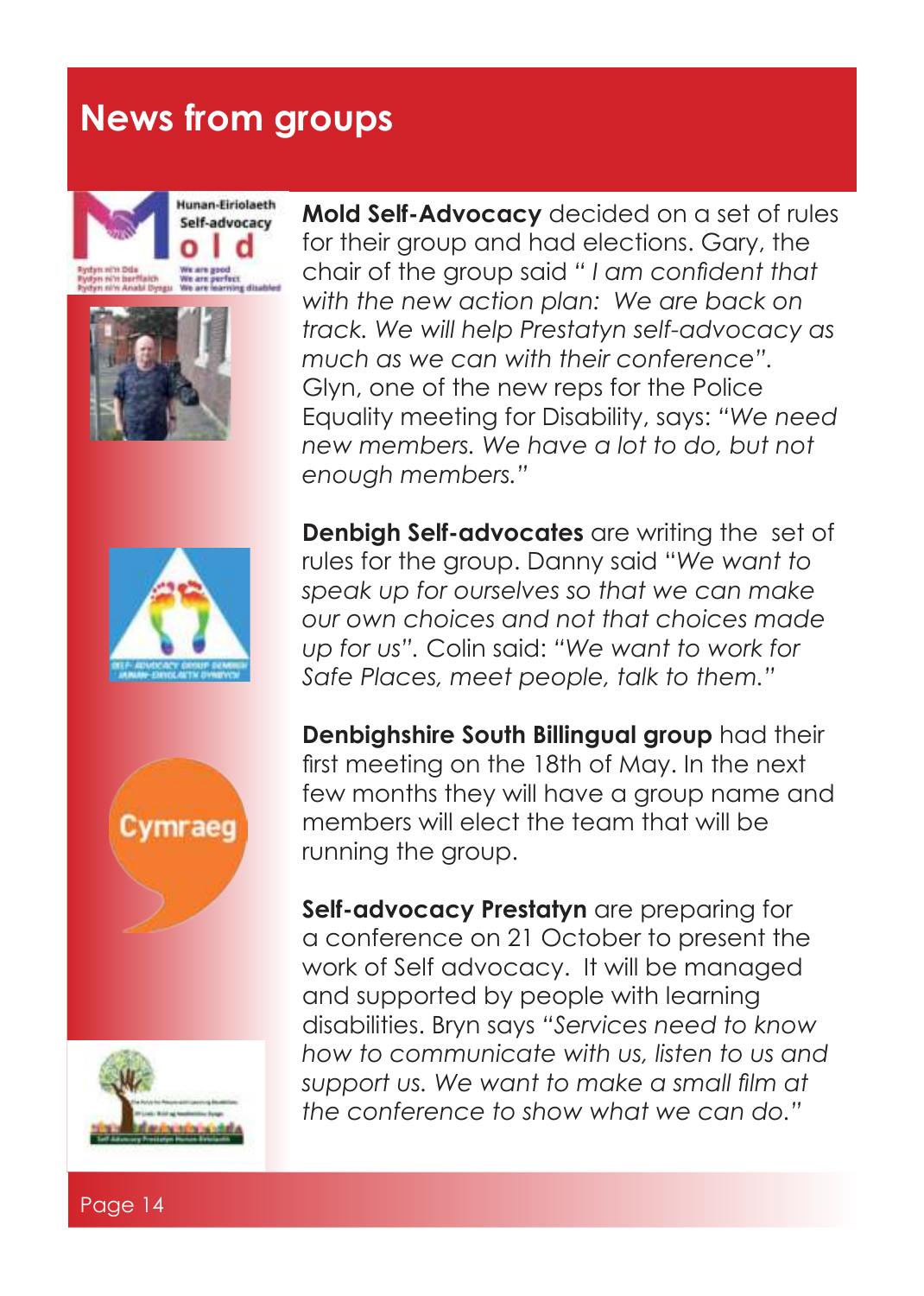

**Islas Learning Di** LGBT+ .<br>cy Group







#### **The Rainbow Gogs Yr Enfys (RGYE)** Scott

atteded his first AWPF national council meeting: *"We learned to speak up in a group and worked together as a Team".* RGYE has reps for the NWLDPG and the Police equality LGBT+ meeting. Debbie and Batin agreed *"We want to take part on the Wrexham Pride. We will prepare a Pride Disco".* Their video *Love, Life, LGBT+ and Learning Disabled* will be launched at AdFest.

**The Gwynedd Tea at Three group** wrote a

letter to the Local Authority about no easy read documents being available for a local consultation. They responded and have now provided an easy read document. Now everyone can have their say on what they would like to see in Gwynedd county area in the future.

Harry attended his first AWPF physical meeting in Wrexham. Harry said *"I love being a rep for All Wales People First and the rep for whole of Gwynedd. It has been a really amazing time yesterday and today. I want to thank everyone for treating me nicely it been a really interesting day today I can't wait to see everyone".*



**Self-advocacy Groups in North Wales** meet sometimes to speak about consultations or positive actions they want to do together to achieve more.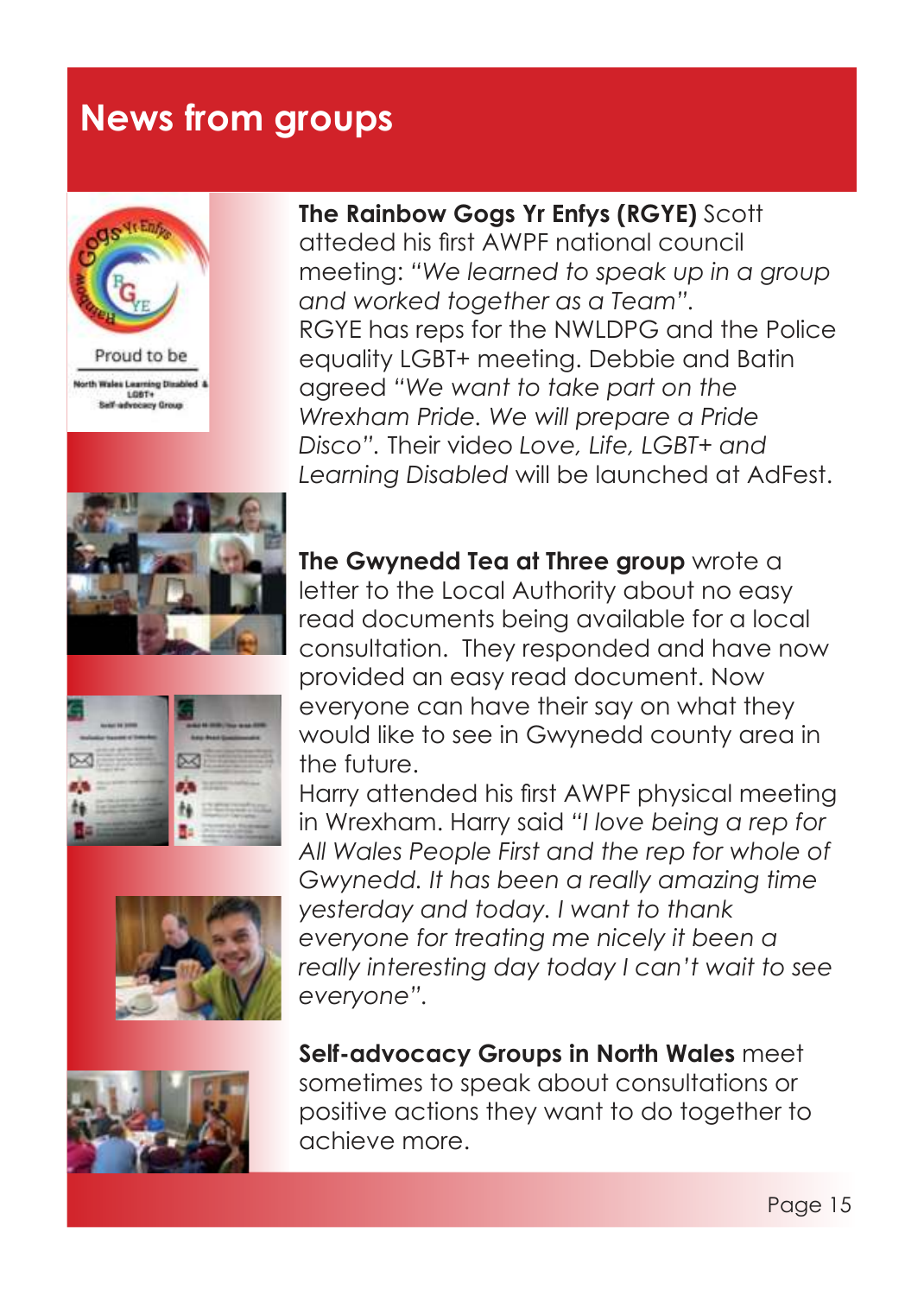

**The Vale People 1st** Teenscheme holiday provision went ahead for the second week of the Easter Holidays. Unfortunately, we couldn't run the first week because of care staff being ill with Covid.

We did and Easter Egg hunt outside in the nice weather. We also had a great time making chocolate crispy cakes and lots of Easter arts and crafts.

We introduced new t-shirts and hoodies for all the staff and volunteers to wear, the young people designed the logo themselves and all the staff loved them!!





Our Winter Wellbeing Fayre at Ysgol Y Deri was held on Saturday 26th March. Lots of Vale People 1st members and young people from Ysgol Y Deri attended. We had a fantastic day and were joined by; The Hurts So Good Graffiti team who did 40 boards for young people who attended. We had vintage cars; face painting; Tracey Raikes Zumba session; Ron's drumming; Professional singer Kirsty Leigh; photo booth; face painting; lizards and animals and a craft corner.

We had the gazebo in the center of it all, full of information about Vale People 1st for people to have a look at. We had fantastic feedback from everyon who attended.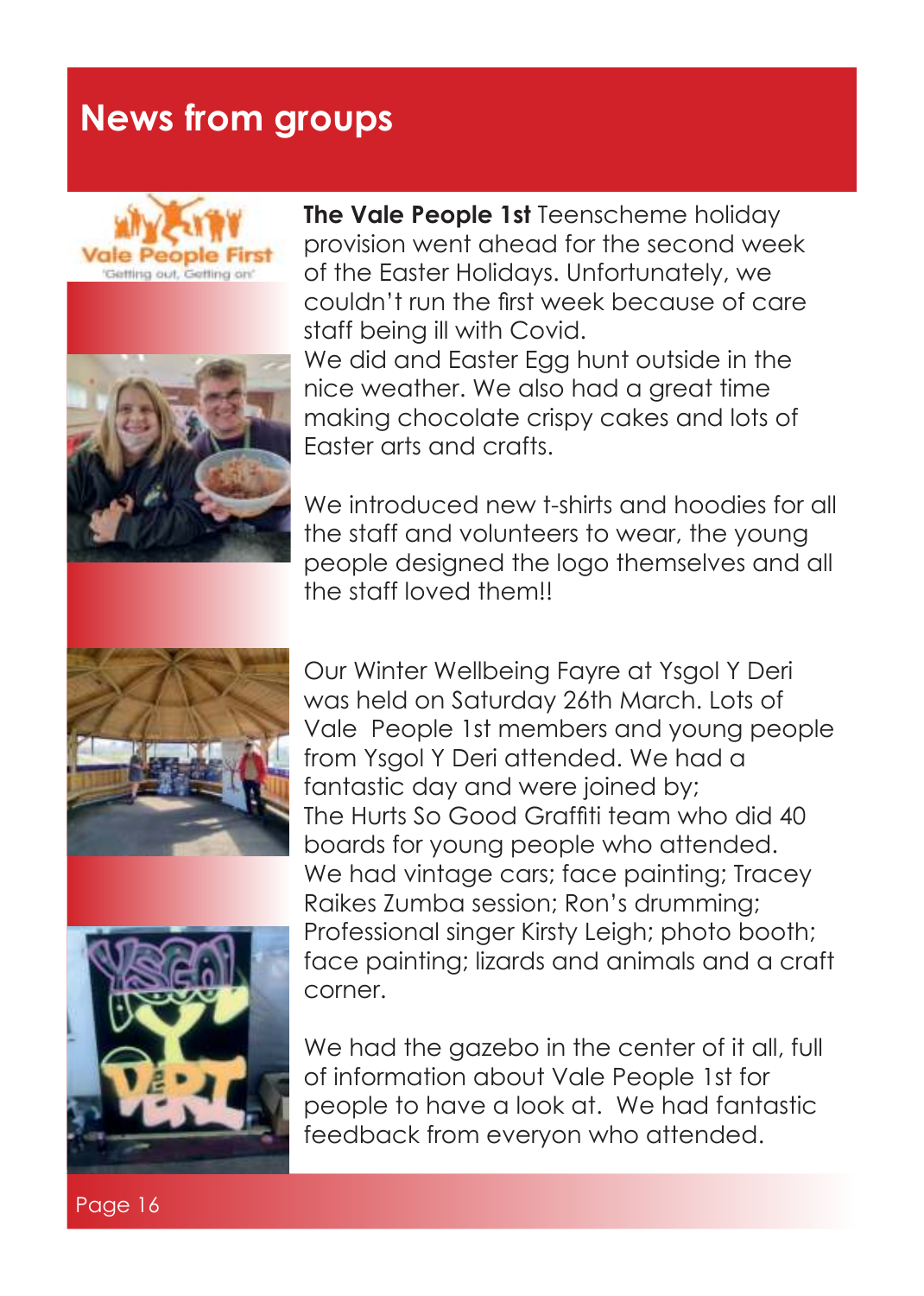

**Caerphilly People First** members Ffion, Natalie and Sophie recently attended an online workshop identifying research priorities for the Wales COVID-19 Evidence Centre (WCEC). They talked about the impact of the pandemic and lockdown.

During Mental Health Awareness week, the Caerphilly People First Reconnect Focus Group focused on their mental health and wellbeing. We spent some time digging, planting and painting. The group also took part in a wellbeing game and talked about what makes us sad, happy and angry. We finished off our session with a lovely walk in the sunshine.

We recently met with our local MP about the proposed changes to the Human Rights Act and the inaccessible consultation process. Our MP wrote to the Deputy Prime Mister and the Minister for Justice to share the concerns that people with learning disabilities have about the proposed changes to the Human Rights Act. He also stressed how important easy read consultation documents are. We received a response from the Minister for Justice explaining that the accessible version of the consultation was delayed due to an external supplier.

We have been very busy with training and face to face activities such as TRAC; Governance; Isolation and Loneliness.



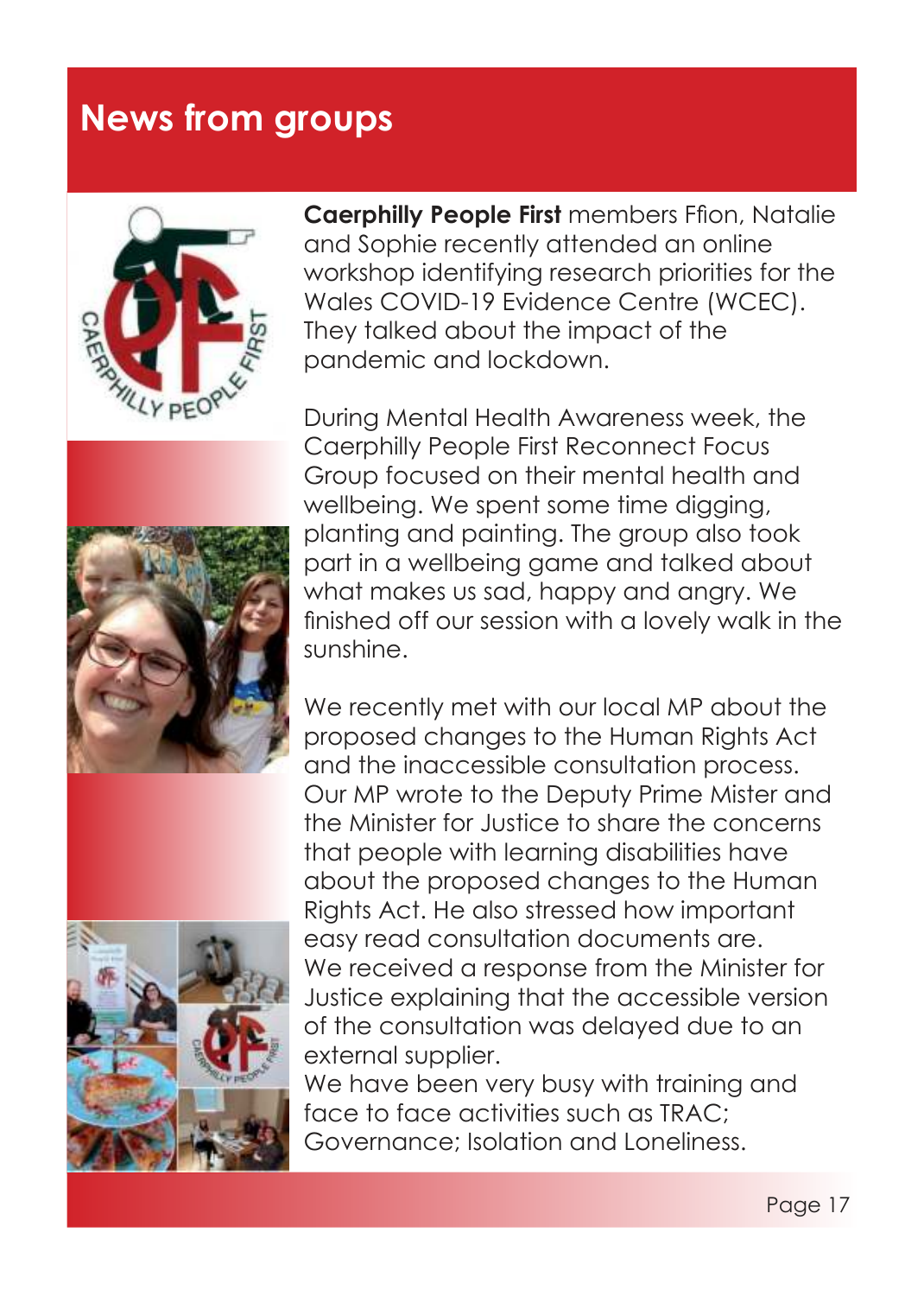

**Conwy Connect** meet on zoom every week and have a WhatsApp Group where people share photos, information and support each other.

We met to look at the Welsh Government's Learning Disability Plan and to agree what we wanted to say about it.





We also looked at the Human Rights Act Reform consultation. Richard Redmond (All Wales People First Rep) attended a meeting to say that the consultation was not accessible for people with Learning disabilities. The Consultation was extended. We were happy because it gave us chance to say what we thought about it.

Bethan Foxall (North Wales Participation Rep) and Carla Williams (NWPG Deputy Rep) went to North Wales Participation Group meeting. Michele Williams (Shell) is the new Co-Ordinator for this group. Bethan hopes that lots of positive changes will take place. Bethan thought it was nice to see most of the Reps for North Wales at the meeting.

Richard Redmond went to the National Council meeting in Wrexham. He got to meet lots of new people and spent time with other Reps. The meeting was very interesting and Richard made lots of notes to feedback to the forum

Everyone is excited about attending AdFest!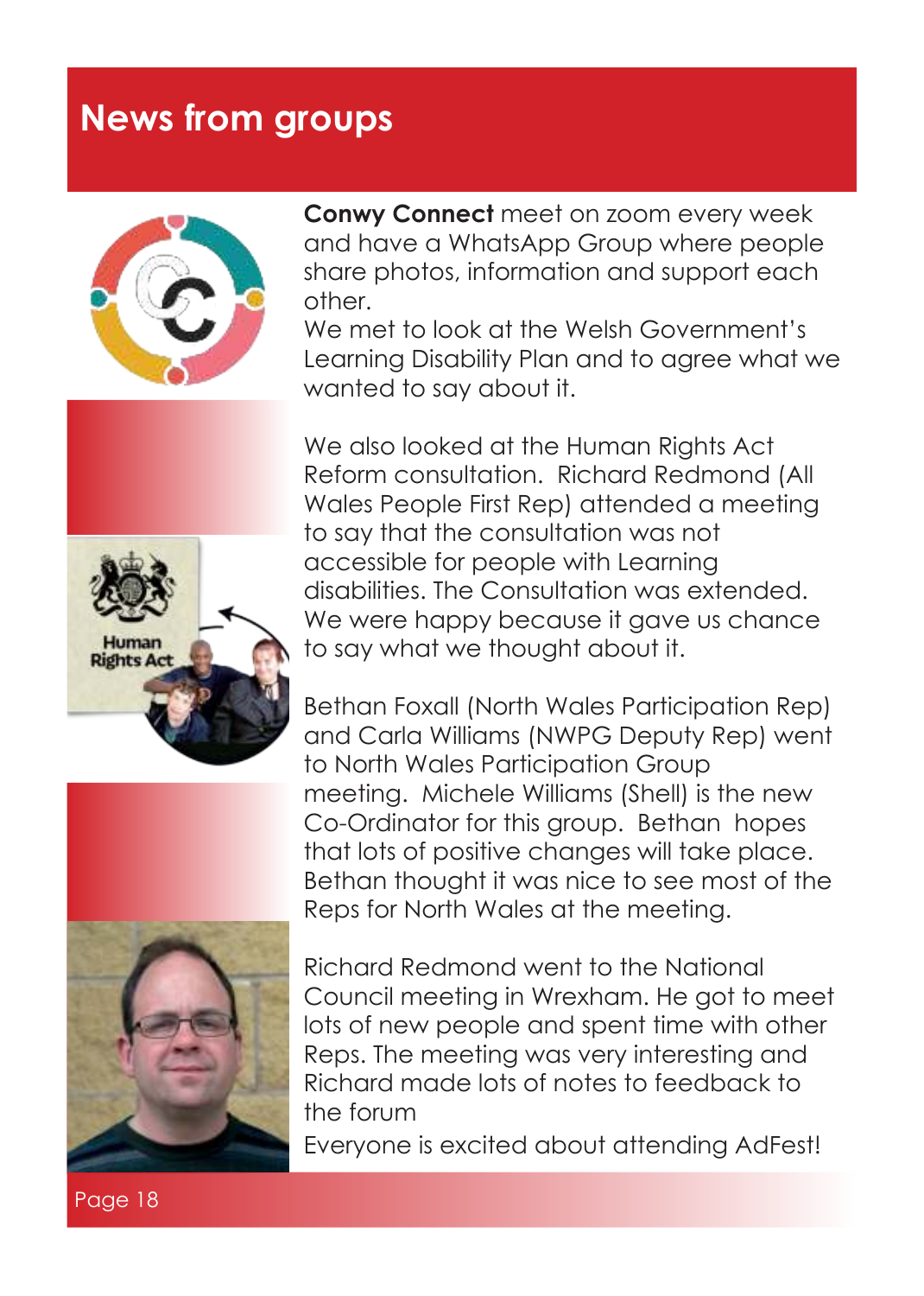

putting people first rhoi pobl yn gyntaf

#### **People First Bridgend**

6 of People First Bridgend's self advocates took part in Bridgend Council's learning disability service development day at Court Coleman Manor.

The event was well attended by 30 professionals from across the county. Each of the 6 self-advocates oversaw a group of professionals and told them what is working well and what could be done better.

The groups decided that it was important that all services are co-produced, that the council and its providers work together better to the same goals, and wherever possible, people should be helped to do normal things in normal places instead of service settings.

Four workstreams came out of the development day: Get people using public transport by themselves more; be able to do activities whenever people want; give people better technology and the skills to use it; work together better and more often.



A follow-up day was planned for late May. People First Bridgend's self-advocates will be consultants for all workstreams.